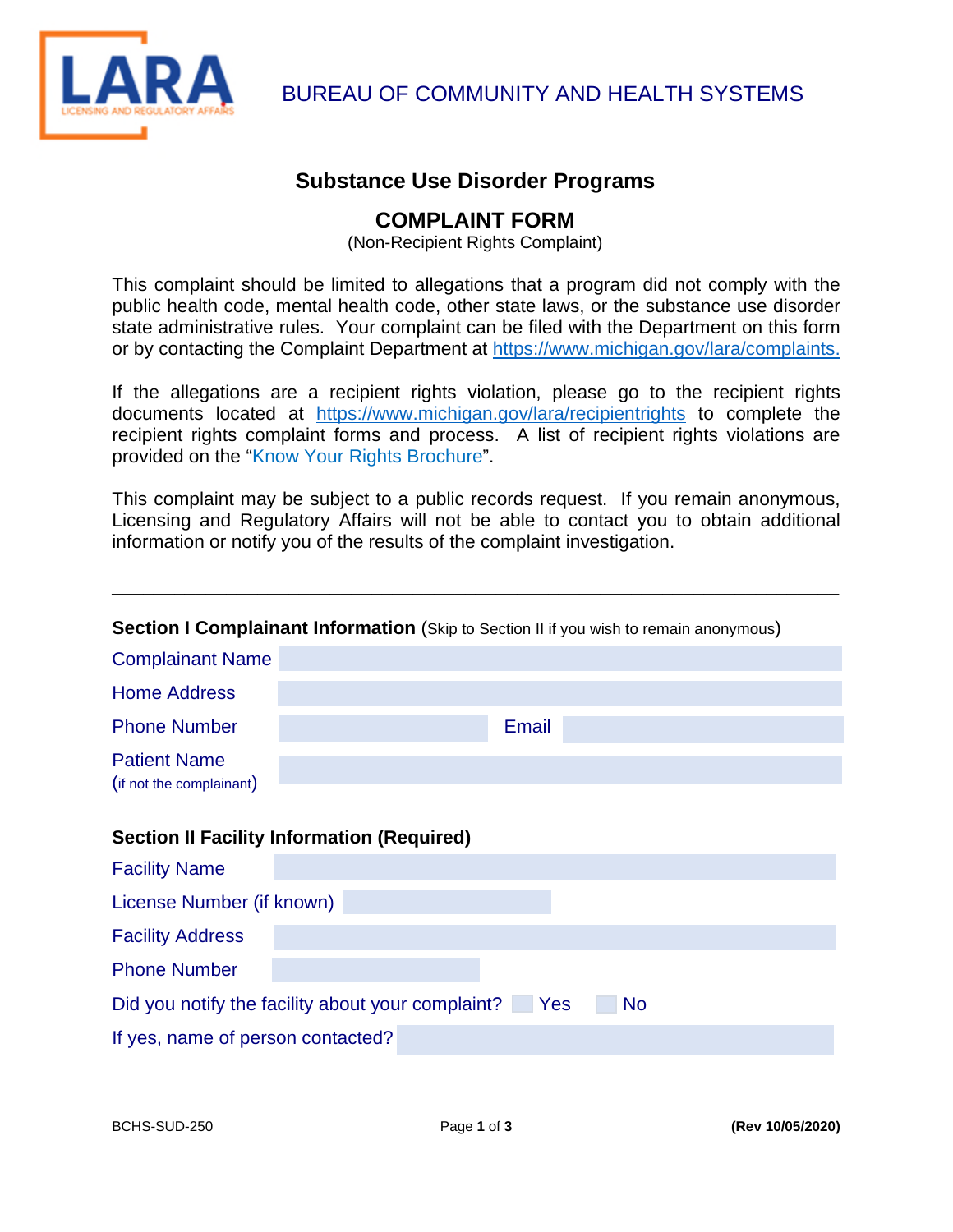

| <b>Section III Complaint Information (Required)</b>                                                                           |                          |              |  |  |  |
|-------------------------------------------------------------------------------------------------------------------------------|--------------------------|--------------|--|--|--|
| Date of Incident:                                                                                                             | Time of Incident:        | <b>AM/PM</b> |  |  |  |
| Describe your complaint. State all the facts, including place of incident, name(s) of<br>other(s) involved, witnesses if any: |                          |              |  |  |  |
|                                                                                                                               |                          |              |  |  |  |
| Which of the following applies to the complaint you are alleging?:<br><b>Facility Concerns</b><br><b>Staffing Concerns</b>    | <b>Medication Issues</b> |              |  |  |  |
| Other (Not a Recipient Rights Complaint)                                                                                      |                          |              |  |  |  |
| What would you consider to be a fair solution to this complaint?                                                              |                          |              |  |  |  |
|                                                                                                                               |                          |              |  |  |  |

BCHS-SUD-250 Page **2** of **3 (Rev 10/05/2020)**